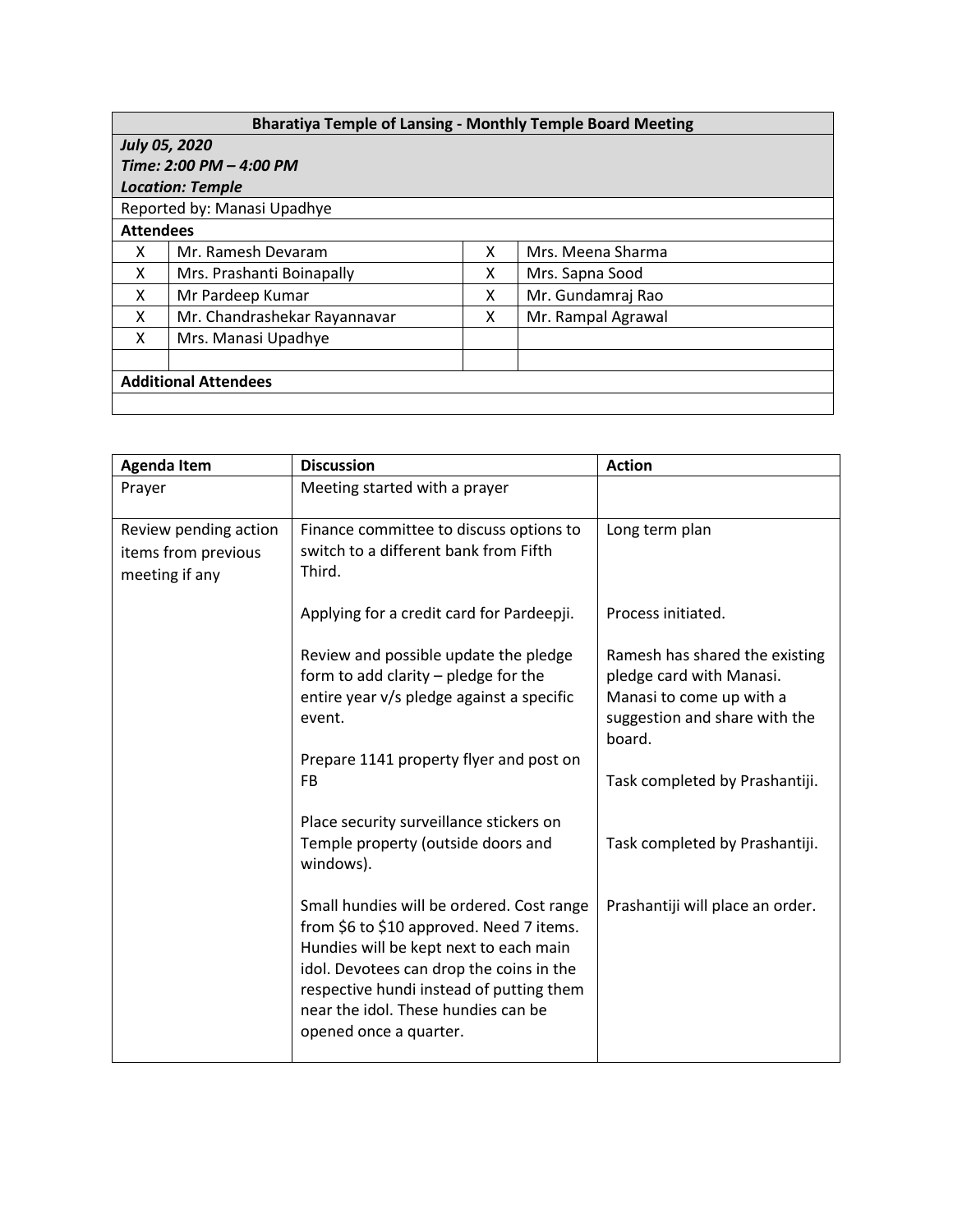| Finance Update              | Chandrashekarji had provided Finance      |                               |
|-----------------------------|-------------------------------------------|-------------------------------|
|                             | committee updates including quarterly     |                               |
|                             | report for April to June 2020 via email.  |                               |
|                             | Pardeepji had sent few comments via       | Action item for the Finance   |
|                             | email. His email will be discussed within | committee.                    |
|                             | the Finance committee. Responses will     |                               |
|                             | be shared with the board.                 |                               |
|                             | Pardeepji also reported that the          | Chandrasekharji to review and |
|                             | Mortgage amount is not in the report.     | resend the report.            |
| Infrastructure &            | Pardeep ji to send the updates via email  |                               |
| <b>Operations Committee</b> | to the boards.                            |                               |
| update                      | The old door should not be used for       |                               |
|                             | entry/exit. Not to be used for car puja   |                               |
|                             | either. It should be used as emergency    |                               |
|                             | Exit only. Priest, Traver and Tod ->      |                               |
|                             | inform them not to use the door.          |                               |
|                             |                                           |                               |
|                             | Air conditioning - yearly maintenance     |                               |
|                             | needs to be done.                         |                               |
|                             |                                           |                               |
|                             | Grass mowing - Pardeepji to call the      |                               |
|                             | vendor well in advance if mowing needs    |                               |
|                             | to be skipped.                            |                               |
|                             |                                           |                               |
|                             | Gopuram leakage - need to get fixed.      |                               |
|                             | Infrastructure committee is in the        |                               |
|                             | process of working with the vendor.       |                               |
|                             |                                           |                               |
|                             | Get the glass pieces under the broken     | Action item for Pardeepji.    |
|                             | window collected.                         |                               |
| <b>Priest Committee</b>     | Below items were discussed -              | No change                     |
| updates                     | Request of priests to go back to the      |                               |
|                             | original timings of 3 hrs in the morning  |                               |
|                             | and 3 hours in the evening rather than 2  |                               |
|                             | in the morning and 4 in the evening.      |                               |
|                             |                                           |                               |
|                             | Getting back to original schedule (Priest | No Change                     |
|                             | working half days, fri/sat/ sun both can  |                               |
|                             | be there)                                 |                               |
|                             |                                           |                               |
|                             | Giving 4th July National Day holiday      | Pick up a day between Tue,    |
|                             |                                           | Thus, Friday                  |
|                             |                                           |                               |
|                             | Request to Board members to approach      |                               |
|                             | the priest directly if any instructions   |                               |
|                             | need to be given rather than giving       |                               |
|                             | message to the other priest for           |                               |
|                             | addressing. This leads to communication   |                               |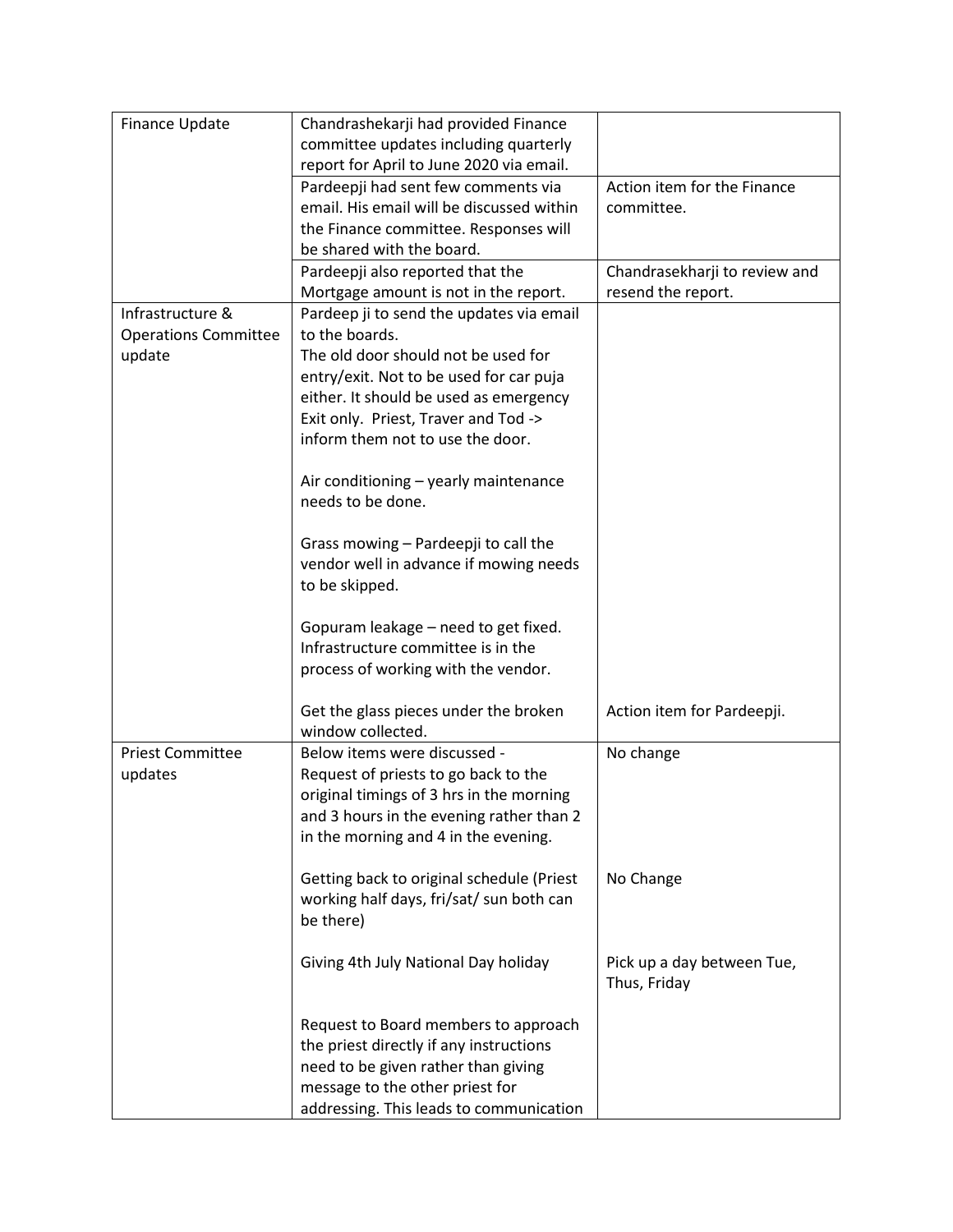|                                                     | gap. As Priest committee our goal is to<br>bridge the gap between our priests,<br>please help us in achieving it.<br>Only 3 categories of External Pujas<br>allowed - Death, Bhumi Puja, Wedding.<br>Get a thermometer for temple. Priest will<br>use it to take temp. when devotee<br>arrives.<br>Remind priests to follow the current<br>working instructions strictly. | Rajji will order.                                      |
|-----------------------------------------------------|---------------------------------------------------------------------------------------------------------------------------------------------------------------------------------------------------------------------------------------------------------------------------------------------------------------------------------------------------------------------------|--------------------------------------------------------|
|                                                     | Board members to help the priests<br>follow the instructions if and when they<br>are around.                                                                                                                                                                                                                                                                              |                                                        |
|                                                     | Gentle reminder to the devotees for not<br>brining any form of offerings to the god.                                                                                                                                                                                                                                                                                      | Add to the weekly<br>announcement.                     |
|                                                     | Navagraha area - lot of stuff is kept in<br>the area                                                                                                                                                                                                                                                                                                                      | Priest committee to request the<br>priest to clean it. |
|                                                     | Utsav murtis -> can they be moved                                                                                                                                                                                                                                                                                                                                         | Priest Committee to get inputs<br>from the priests.    |
| <b>Religious Events</b><br><b>Committee Updates</b> | Guru Purnima puja event went very well.<br>No questions on the updates provided by<br>the Religious Events Committee.                                                                                                                                                                                                                                                     |                                                        |
| Community Outreach<br><b>Committee Updates</b>      | There were no questions by the board<br>members for the updates provided by<br>the outreach committee.<br>Action was taken on the items from<br>previous month's meeting.                                                                                                                                                                                                 |                                                        |
| Youth Committee<br>Update                           | No much activity at present.                                                                                                                                                                                                                                                                                                                                              |                                                        |
| Decide the format of<br>the meeting going           | Till the situation gets better continue<br>with zoom meeting.                                                                                                                                                                                                                                                                                                             |                                                        |
| forward                                             | General guideline -<br>Committee Chair to share the monthly<br>updates 2 days prior to the meeting with<br>the entire board.<br>Respective committees need to resolve                                                                                                                                                                                                     |                                                        |
|                                                     | issues within the committee and come<br>up with a recommendation.                                                                                                                                                                                                                                                                                                         |                                                        |